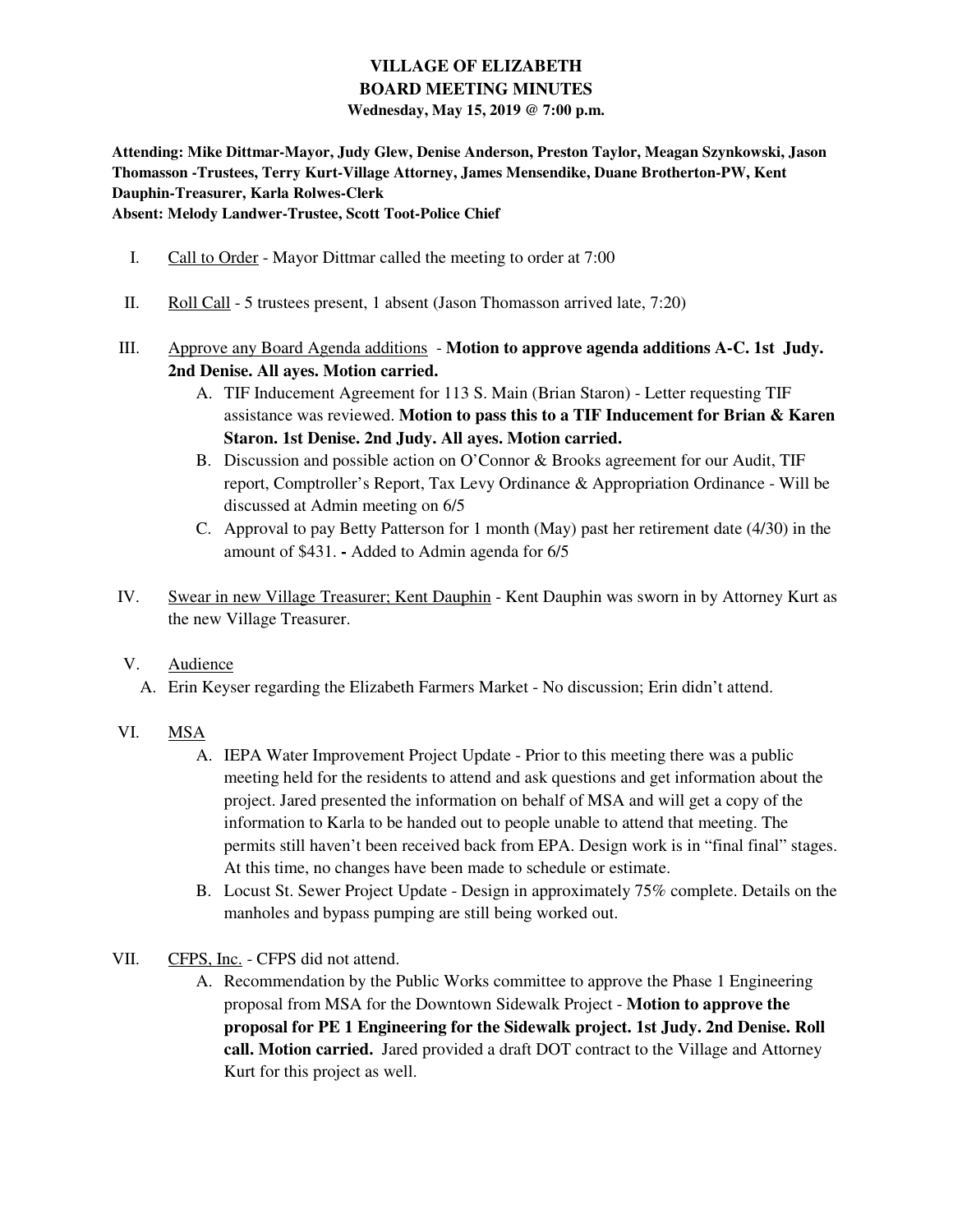- B. Discussion and possible action on the TIF application for Jane Marie Boutique No discussion. Added to next months' agenda.
- C. Next ITEP cycle
- VIII. Police Report Chief Toot did not attend. Copies of report were provided. Mike informed the board that the Taser was purchased with the grant from Jo Carroll Energy.

#### IX. Minutes

- A. Regular / April 2019 **Motion to approve the minutes. 1st Preston. 2nd Meagan. All ayes. Motion carried.**
- B. FY end Special Board Meeting **Motion to approve the minutes. 1st Judy. 2nd Denise. All ayes. Motion carried.**
- X. Consent Agenda **Motion to approve. 1st Meagan. 2nd Denise. Roll call. All ayes. Motion carried.**

#### XI. Finances

- A. Treasurer's Report **Motion to approve. 1st Judy. 2nd Preston. All ayes. Motion carried.**
- B. Payment of Bills **Motion to pay the bills. 1st Denise. 2nd Meagan. Roll call vote. All ayes. Motion carried.**
- C. Budget We are close to finalizing the budget for this FY. Mike said he would like to finish this in the next couple weeks so he can meet with O'Connor & Brooks in early June.

## XII. Committee Reports

- A. Public Works *(See minutes)*
- B. Administrative *(See minutes)*
	- 1. Recommendation to approve spending up to \$5,000 on fireworks for Freedom Fest on July 1st - **Motion to approve. 1st Preston. 2nd Meagan. Roll call vote. All ayes. Motion carried.**
- C. Economic Development

## XIII. Attorney Comments

- A. Discussion and possible action regarding a vending machine ordinance The Village would like anyone wishing to put up a vending machine in town to get board approval. Terry to draft this for next month's meeting.
- B. Discussion and possible action regarding a heavy equipment on sidewalks ordinance Village would like to set a limit of 3,000 pounds. Terry to draft for next month's meeting.
- C. Discussion on implementing a noise ordinance for residential and downtown areas There isn't a current noise ordinance in place and we have been asked by some people in town to set guidelines for this. Terry to draft for next month's meeting.
- D. Discussion and possible action regarding our current contract with IDOT for Hwy 20 maintenance and repairs - Mike requested that Terry draft and send a letter on the